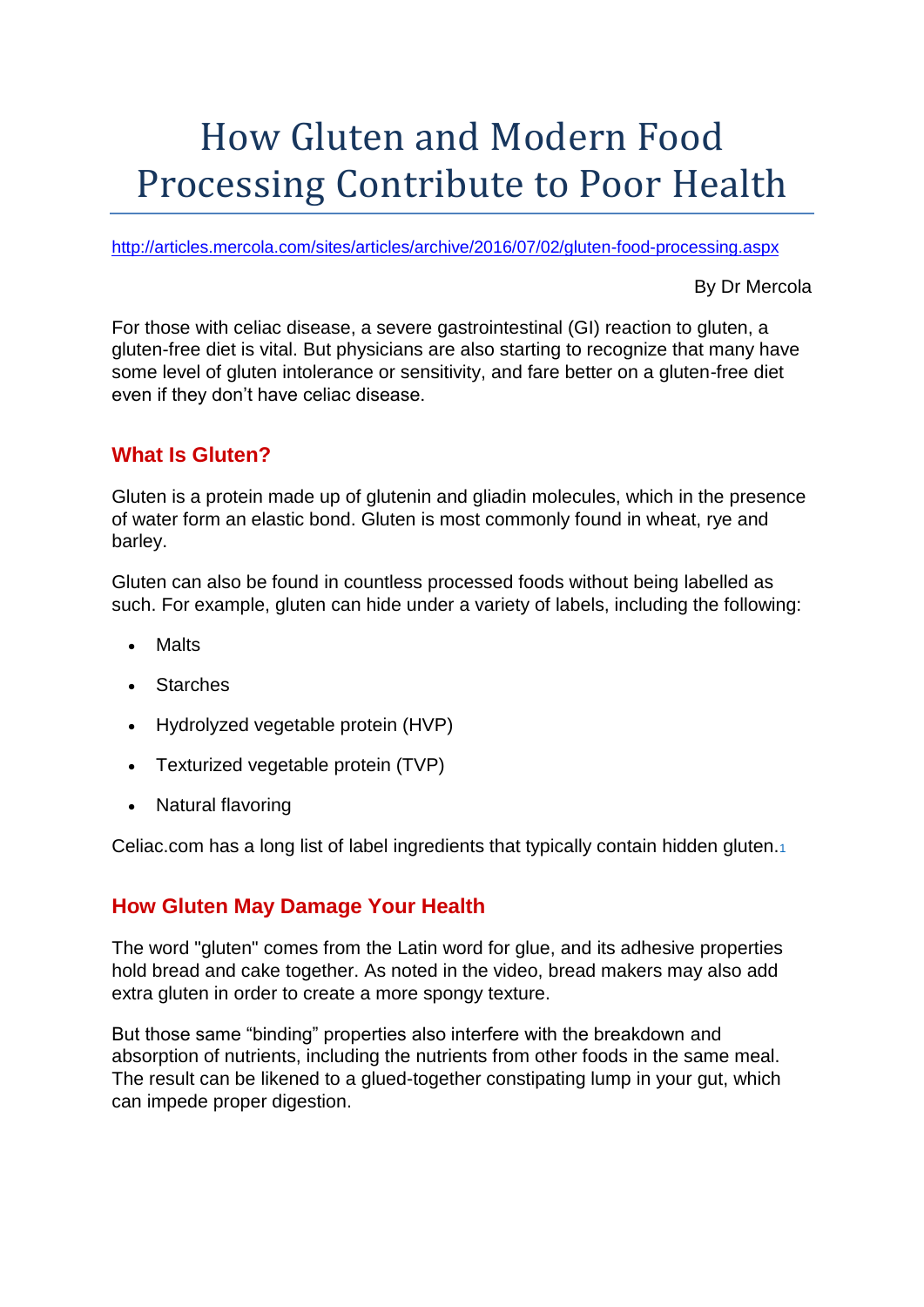The undigested gluten then triggers your immune system to attack the lining of your small intestine, which can cause symptoms like diarrhoea or [constipation,](http://articles.mercola.com/sites/articles/archive/2015/11/25/chronic-constipation-signs.aspx) nausea and abdominal pain.

Over time, your small intestine becomes increasingly damaged and inflamed. This in turn can lead to malabsorption of nutrients and nutrient deficiencies, anaemia, osteoporosis and other health problems.

The condition can also cause a wide array of other symptoms that are not gastrointestinal in nature, including neurological or [psychological problems,](http://articles.mercola.com/sites/articles/archive/2013/06/22/gluten-grains-cause-schizophrenia.aspx) and problems related to the skin, liver, joints, nervous system and more.

Celiac disease is also connected to autoimmunity. If you're diagnosed with celiac's after the age of 20, your chances of developing an autoimmune condition skyrocket from the average 3.5 percent to 34 percent. Undiagnosed celiac disease is also associated with a nearly four-fold increased risk of premature death.[2](http://articles.mercola.com/sites/articles/archive/2016/07/02/gluten-food-processing.aspx#_edn2)

#### **Wheat Has Changed Dramatically**

Wheat is one of the most widely grown crops in the Western world. But the wheat of today is vastly different from the wheat our ancestors grew and ate. This is likely part of the explanation as to why celiac disease and gluten intolerance have risen fourfold since the 1950s.

Some believe the sharp increase is merely a sign of improved diagnosis, but research suggests the rise in prevalence is real, and that dramatic changes in the diet play a distinct role.[3](http://articles.mercola.com/sites/articles/archive/2016/07/02/gluten-food-processing.aspx#_edn3)

The proportion of gluten protein in wheat has increased enormously as a result of hybridization. Until the 19th century, wheat was also usually mixed with other grains, beans and nuts; pure wheat flour has been milled into refined white flour only during the last 200 years.

The resulting high-gluten, refined grain diet most of you have eaten since infancy was simply not part of the diet of previous generations.

#### **How Gluten Triggers Leaky Gut**

According to some experts interviewed in the featured video, including Dr. Alessio Fasano, director of the Center for Celiac Research in Massachusetts, mankind did not evolve to eat gluten and therefore cannot digest it properly.

Research suggests the human gut views gluten as a foreign invader against which it must mount an immune response, and Fasano believes this is true for everyone.

However, that doesn't mean everyone must avoid gluten. Most people, he says, can handle gluten without clinical consequence. Others are not so lucky. People with autoimmune disorders are particularly at risk for complications.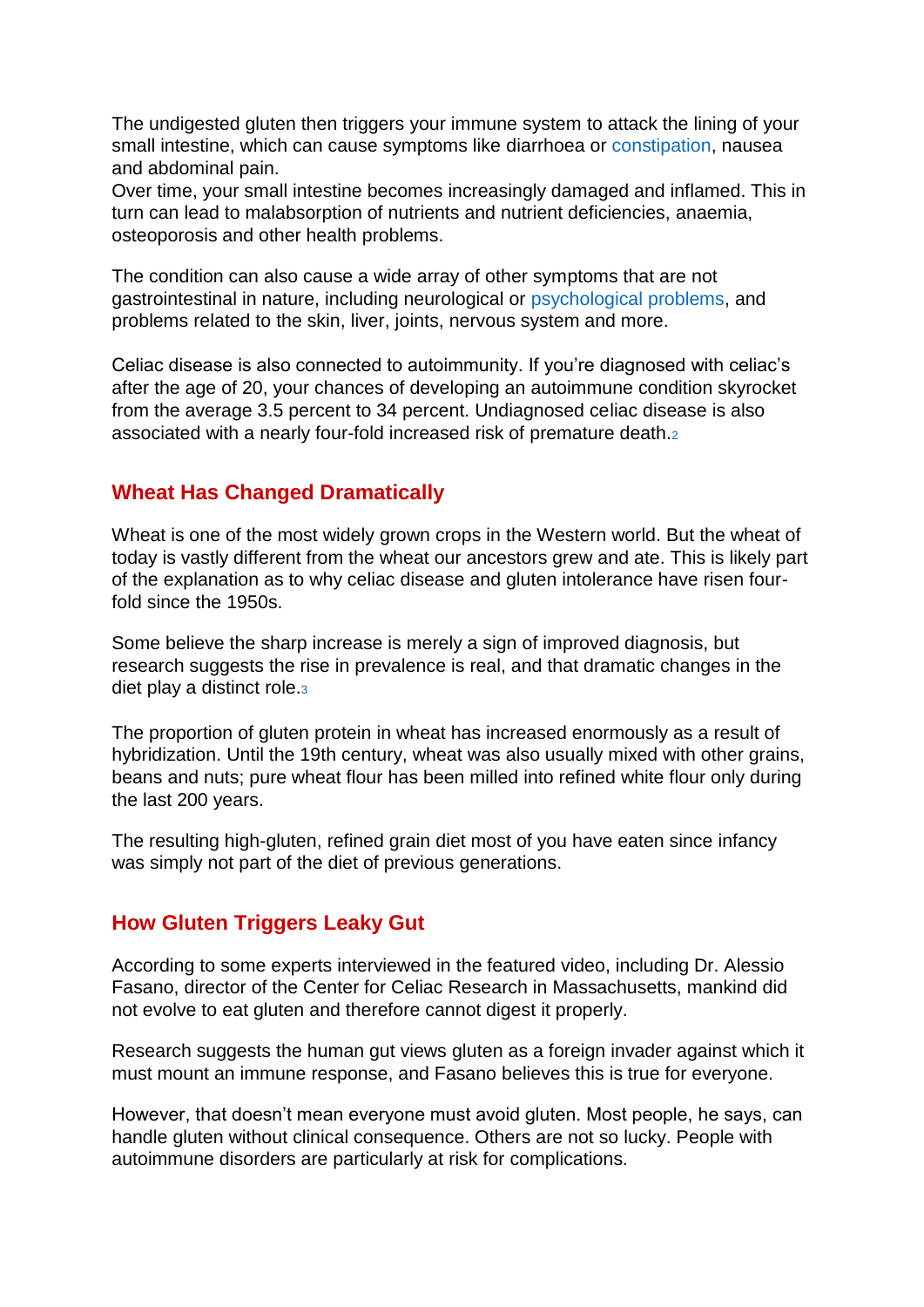Sixteen years ago, Fasano and his team found that gluten can stimulate a molecule in your gut called zonulin — a protein that triggers the opening of junctures between the cells in your gut lining.

In essence, it makes your gut more permeable, allowing food particles to escape into your bloodstream, causing inflammation, immune reactions and raising your risk of various autoimmune disorders. This is known as leaky gut syndrome, and you don't have to have celiac disease to suffer the consequences of leaky gut.

#### **Glyphosate-Treated Wheat Promotes Celiac Disease, Immune Reactions and More**

While the question of whether gluten should be avoided by everyone is a controversial one, it's quite clear that today's wheat is far riskier than the wheat of bygone days, and that it causes problems for many.

Stephanie Seneff, Ph.D., a senior research scientist at the Massachusetts Institute of Technology (MIT), believes the recent rise in celiac disease is related to the use of glyphosate. Together with [Anthony Samsel,](http://articles.mercola.com/sites/articles/archive/2015/07/05/glyphosate-cancer.aspx) Ph.D., Seneff has published some fascinating research on this connection.[4](http://articles.mercola.com/sites/articles/archive/2016/07/02/gluten-food-processing.aspx#_edn4)[5](http://articles.mercola.com/sites/articles/archive/2016/07/02/gluten-food-processing.aspx#_edn5)

[Glyphosate](http://articles.mercola.com/sites/articles/archive/2015/12/15/glyphosate-modern-diseases-pathway.aspx) — one of the most widely used herbicides in the world and an active ingredient in Monsanto's Roundup — has been shown to severely damage your gut flora and cause chronic diseases rooted in gut dysfunction. It's actually patented as an antibiotic.

In March 2015, the International Agency for Research on Cancer (IARC), which is the research arm of the World Health Organization (WHO), determined glyphosate is also a ["probable carcinogen"](http://articles.mercola.com/sites/articles/archive/2015/04/28/relabel-roundup-glyphosate.aspx) (Class 2A). Their determination was based on "limited evidence" showing it can cause non-Hodgkin's lymphoma and lung cancer in humans, along with "convincing evidence" it can cause cancer in animals. The use of glyphosate on wheat crops specifically has risen in tandem with the rise in celiac disease. In fact, according to Samsel and Seneff, it correlates to a greater degree than glyphosate usage on corn and soy.

You may not have realized this, but desiccating non-organic wheat with glyphosate just before harvest became popular about 15 years ago. When the mature wheat is exposed to a toxic chemical like glyphosate, it releases more seeds. This results in slightly larger yield, which is why most wheat farmers do it.

But it also means that most non-organic wheat — and all the processed foods that contain it — is contaminated with glyphosate. And we now know this may have serious health ramifications.

Not only does the glyphosate seriously impair the villi in your gut, it also inhibits a process that normally helps your body digest wheat proteins. The gliadin in gluten is difficult to break down and digest. Normally a reaction takes place that builds connections between different proteins in the wheat.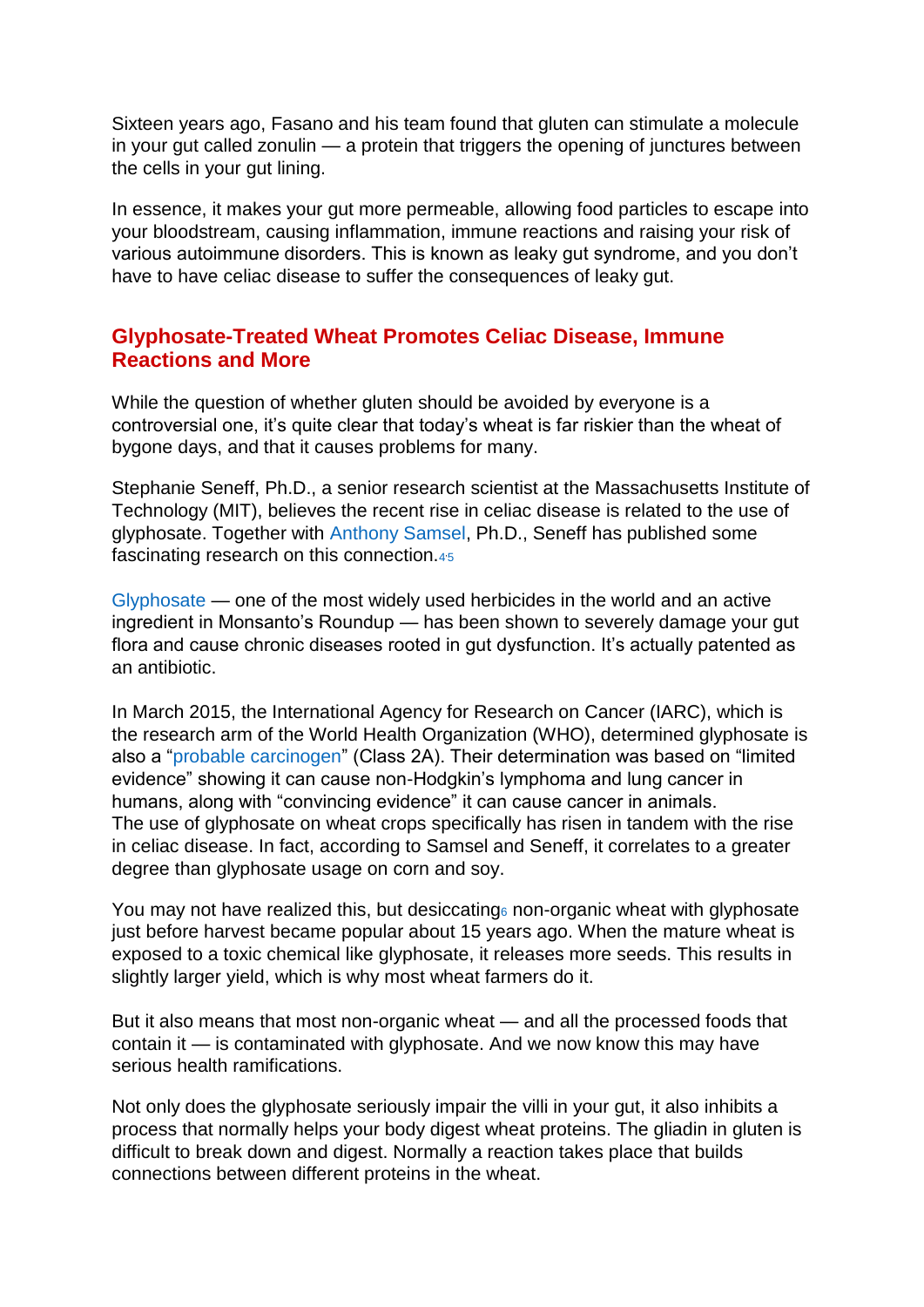Glyphosate appears to attach to the gliadin as a consequence of a chemical reaction, and by interfering with the protein connections, glyphosate makes the wheat highly indigestible — more so than it already is — and more likely to cause an immune reaction and gut dysbiosis.

#### **Other Intolerances Can Mimic Gluten Sensitivity**

Researchers are also looking into other ingredients in wheat and have discovered there are a number of other proteins and compounds that can cause sensitivity. So if you find yourself feeling better on a gluten-free diet, even if you've been cleared of celiac disease, you could be sensitive to some of the other ingredients in wheat.

These include proteins like albumins, globulins and amylase trypsin inhibitors, and the carbohydrate fructan, a type of fermentable oligo-di-monosaccharides and polyols (FODMAP).[7](http://articles.mercola.com/sites/articles/archive/2016/07/02/gluten-food-processing.aspx#_edn7)

FODMAPs (which also include fructose, lactose, galactans and polyols) are sugars that are either poorly absorbed in your small intestine or completely indigestible. They can cause symptoms very similar to those of gluten sensitivity, and FODMAPs are often found in things that contain gluten.

While FODMAPs are typically beneficial for your gut microbes, in those who are sensitive to them, such as those with irritable bowel syndrome (IBS), FODMAPs can cause severe GI distress. The Paleo diet is low in FODMAPs, which is likely one of the many reasons for why people tend to feel better when switching to this kind of diet.

### **Panification and Wheat Milling — 2 Additional Culprits**

Aside from glyphosate contamination, which is not discussed in this video at all, two other explanations for the rise in celiac disease and gluten intolerance have to do with how wheat is milled and bread is baked these days. The way we mill wheat changed significantly with the advent of modern food processing.

The endosperm and the starch are roller milled, but all the other ingredients are first extracted and then added back in at varying proportions, depending on the requirements of the end product. What you end up with is highly refined wheat flour that is more likely to cause GI problems.

Whole grain flour is made by grinding the whole grain using a stone mill. Nothing is taken out and nothing is added in. The end product contains the entire grain, hence the term "whole grain." The process is much simpler and less destructive to the nutritional content of the grain.

While whole grain bread still contains gluten, it might not cause as severe a problem if you don't have celiac disease. Some believe the problems attributed to gluten may in fact be related more so to the chemicals used during the processing of refined wheat flour, than to gluten itself.